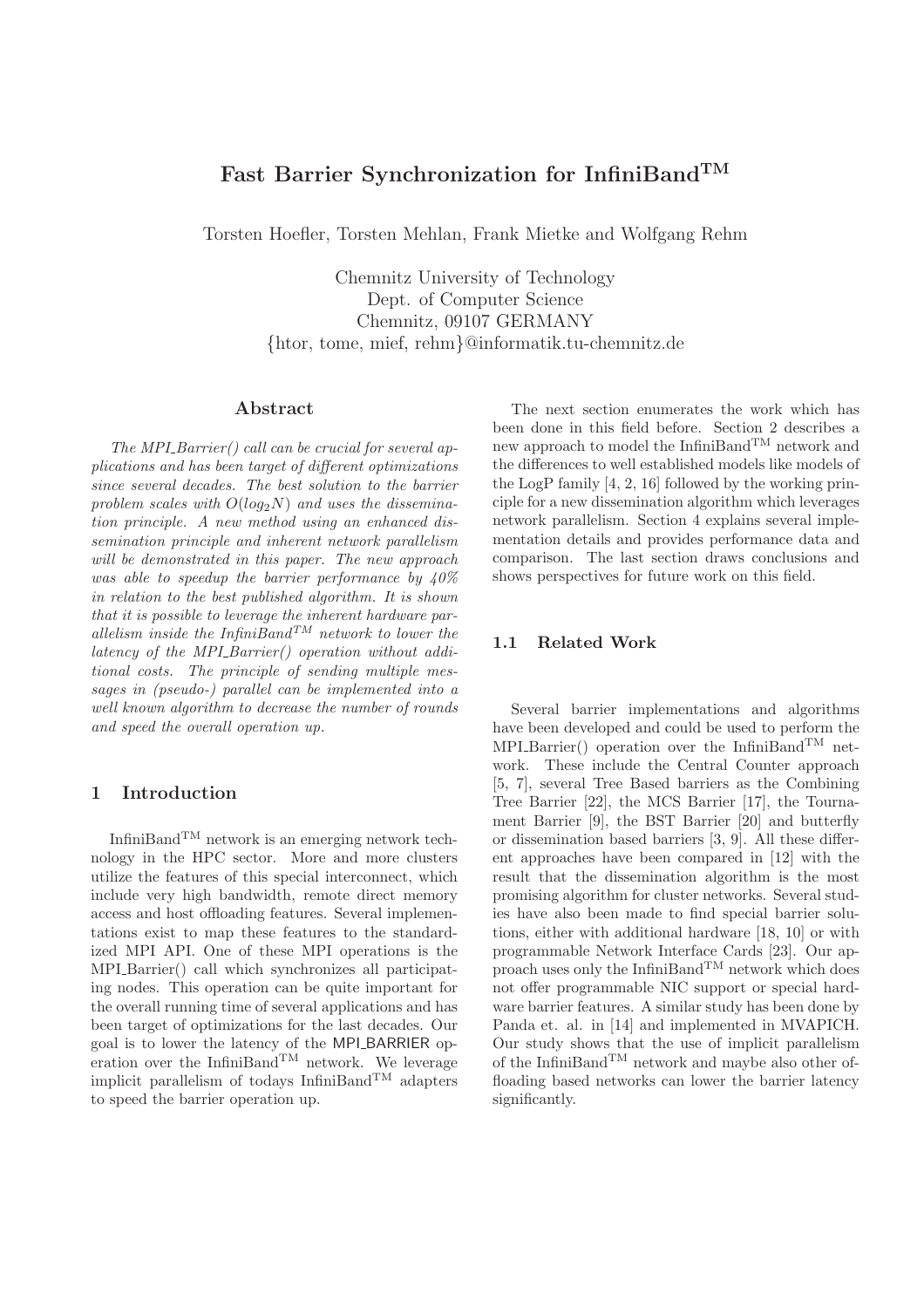## **2 A new InfiniBandTM Model**

#### **2.1 Benchmarking the Network Capabilities**

We benchmarked the InfiniBand<sup>TM</sup> network with and 1:*P* and *P*:1 ping-pong benchmark to evaluate the current barrier algorithms. The benchmark measures all InfiniBand<sup>TM</sup> transport types with one-byte packets (which fulfil the task of notificating the other nodes) and the following communication scheme:

- node 0 sends to node 1 *...P*
- $\bullet\,$  each node  $1\ldots P$  waits for the reception of a message and sends the message immediately back to node 0 (1:*P* ping-pong)

The scheme is depicted in figure 1 and the respective Round Trip Time is denoted as *RT T*(*P*).



**Figure 1.** 1**:***P* **Ping-Pong Scheme**

The benchmark was carried out at different  $\mathit{InfiniBand^{TM}}$  based clusters and the results of the biggest system, the Mozart Cluster, located at the University of Stuttgart, Germany are presented in this work. It is populated with 64 nodes and therewith the biggest InfiniBand<sup>TM</sup> cluster which was used to verify the results of this paper. A single node offers the following configuration:

- Processor: 2x3GHz Xeon
- OS: Red Hat Linux release 9 (Shrike), Kernel: 2.4.27 SMP
- HCA: Mellanox "Cougar" (MTPB 23108)

The nodes are interconnected with a 64 port Mellanox InfiniBand $\text{T}^{\text{M}}$  MTS 9600 switch and Gigabit Ethernet. It has to be mentioned, that the retrieved benchmark  $(RTT(P))$  curves are of the same shape for all probed cluster systems.

The benchmark is designed for all transport types of InfiniBand<sup>TM</sup> but we describe only the most promising one (with the lowest latencies), which is RDMA-Write,

due to space restrictions. Figure 2 shows the minimal and average RDMA-Write *RT T*(*P*) measurements for 100 consecutive inline and normal send operations.



**Figure 2. Minimal and Average RDMA-Write** *RT T*(*P*) **Times**

It is easy to recognize that the minimal results fit exactly into a single curve but the average values vary extremely. This variation is due to memory congestion inside the North-Bridge, where the CPU and the HCA concur for the memory (the benchmark loops on the memory to test if the data was received).

The main perception of this benchmark is that it is really cheap to send multiple messages in parallel (the price per message transfer is much lower for 4 simultaneous messages as for 1). This observation will be used in the following to enhance the barrier performance for the InfiniBand<sup>TM</sup> network.

## **2.2 The Prediction - LogP vs. LoP**

The LogP Model, designed by Culler et al. in 1993 was developed to model the behavior of communica-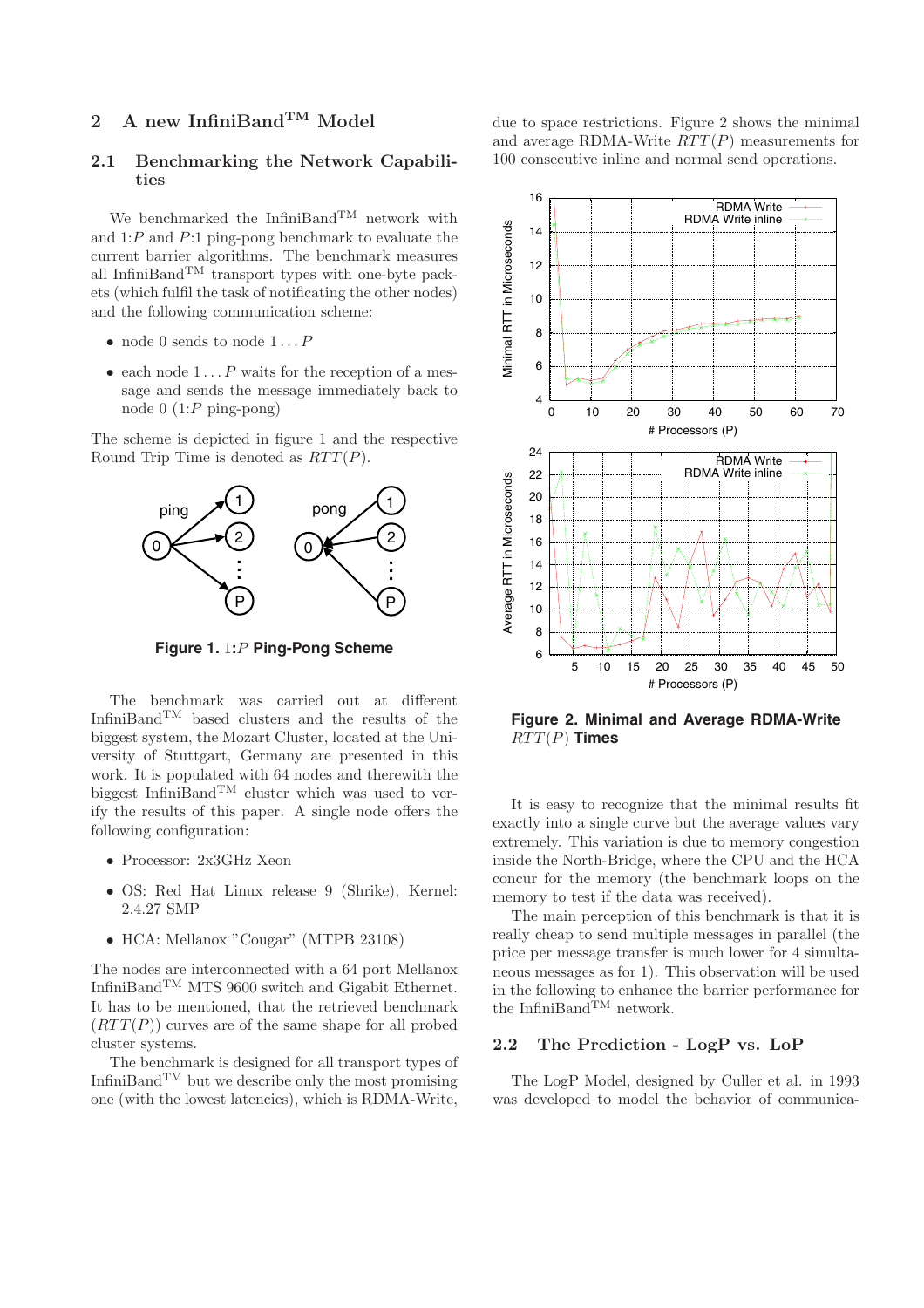tion networks. It shows different aspects of the underlying network for coarse grained machines which were mainly a collection of loosely coupled computers (cmp. Network of Workstations). It consist of the four parameters *L*, *o*, *g* and *P*. *L* denotes the pure hardware Latency (the maximum for all interfaces), *o* models the CPU overhead and can be subdivided into *<sup>o</sup>s* for the sender's overhead and *<sup>o</sup>r* for the receiver's overhead. *<sup>g</sup>* is the gap to wait between consecutive message sends or receives, which is essentially a bandwidth limitation *bandwidth*  $\sim \frac{1}{g}$ . *P* denotes the number of processors involved in the algorithm. The whole LogP model is involved in the algorithm. The whole LogP model is linear, which means that is is independent of the number of messages sent over the network before. A LogP prediction curve for  $RTT(P)$  normed by *P* is shown in Figure 3. The LogP model was proven to be quite



**Figure 3. LogP predicted Curve**

accurate for small messages on traditional networks as for example Ethernet based architectures [11]. But it seems quite inaccurate for the InfiniBand<sup>TM</sup> network. The main disadvantage in this context is that it does not model the architectural specialties of modern interconnects, such as RDMA, offloading or Multicast, which can be used to speed-up algorithms on the network. This problem is assumed to be not InfiniBand<sup>TM</sup> specific, also other offloading based network which offer parallelism in the processing of messages (the NIC is an active element, and not all message processing is done at the host CPU) should not be accurate within the LogP model. Thus, we shortly introduce a new model which could be more accurate for offloading based networks such as InfiniBandTM or Quadrics. The LoP model bases on the LogP model because the parameters and effects which are modelled remain the same, only their dependency of the number of sent messages (the number of addressed hosts in our particular case for the barrier) is changed.

#### 2.3 The LoP Model for InfiniBand<sup>TM</sup>

The LoP model was introduced in [13] and will be shortly explained in the following. The basic assumption is that the inherent hardware parallelism in the InfiniBandTM network (as defined in the standard [1]) cannot be modeled with a linear model like the LogP model. Thus the overhead and the Latency of each message depends on the history of the interface (mainly the number of messages sent before). To simplify this assumption, only the number of messages which are posted successively is evaluated. The linear LogP model changes to the non-linear LoP model, where each parameter depends on the number of messages to be sent. The  $L$  changes to  $L(P)$  and the  $o$ to  $o(P)$  both functions are explained in the following.  $L(P)$  can be measured indirectly with the  $RTT(P)$  of the system.



**Figure 4. The** *RT T*(*P*) **Model**

The model is depicted in figure 4 where a possible explanation of its behavior is given.

For a more detailed description, a parametrized analytic model or runtime prediction refer to [13]. This model should be accurate for all offloading based networks because it models their architectural details. This shows that our barrier algorithm should also be beneficial on other networks than  $\mathit{InfiniBand^{TM}}$  . The main idea is to leverage this implicit hardware parallelism (sending 2 messages consecutively is significantly faster than sending two "single" messages with some time between them). This can be done by changing the barrier algorithm to send multiple consecutive messages. This idea leads us to the design of the n-way dissemination barrier. Due to the assumed generality of the model, this approach should increase the barrier performance on different modern offloading based networks architectures.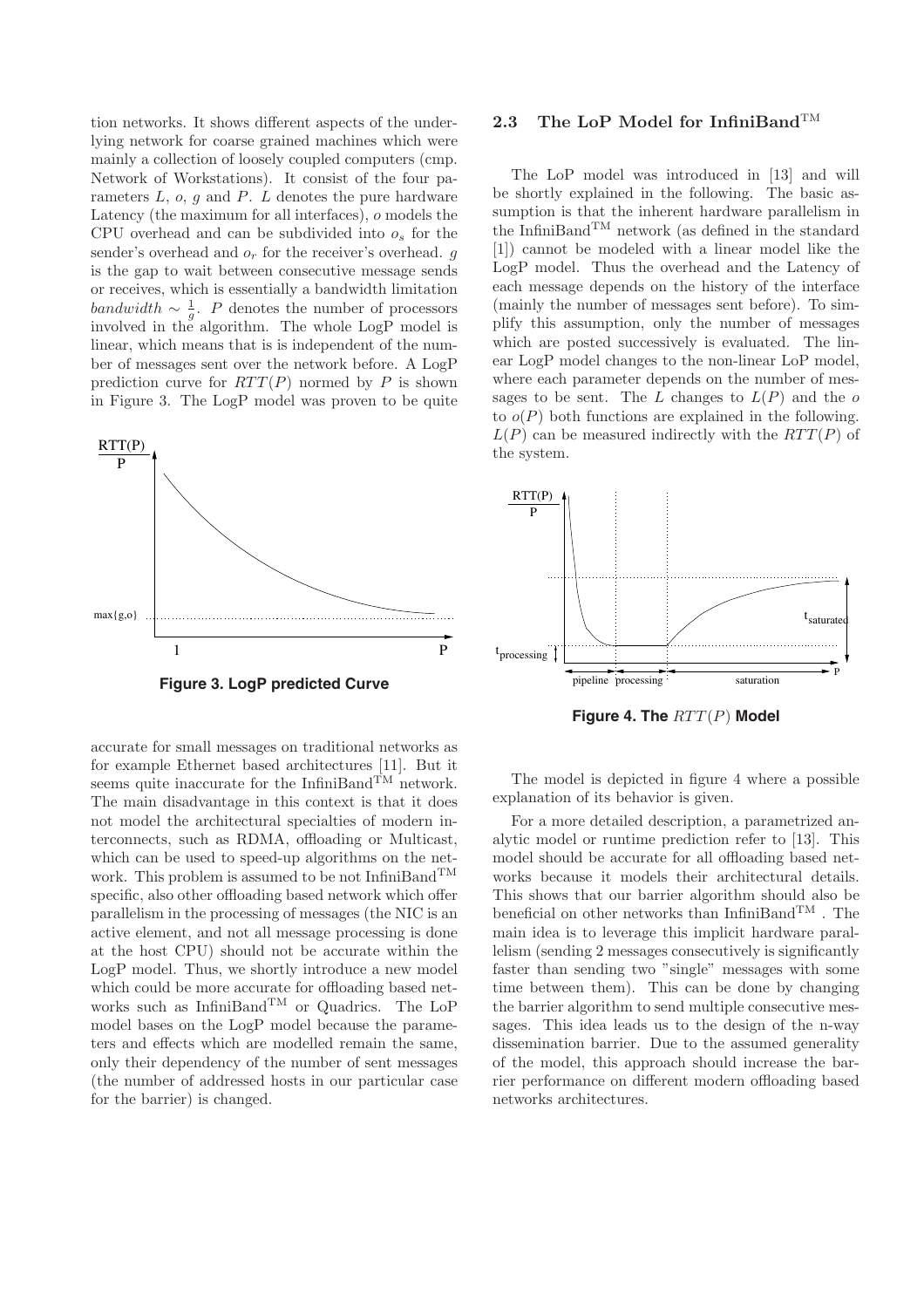## **3 The n-way Dissemination Principle**

The Dissemination Barrier, proposed by Hengsen et al. in 1988 [9] was proven to be the best barrier solution for single-port LogP compliant system [11]. The n-way dissemination algorithm is a generalization of the dissemination principle for multi-port networks and can be proven to be optimal for this task. The main change is the additional parameter *n* which defines the number of communication partners in each round to leverage the hardware parallelism. The *n*-parameter should refer to the number of messages which can be sent in parallel. The InfiniBand<sup>TM</sup> network, and probably more offloading based networks do not offer this parallelism explicitely but an implicit parallelism is implemented due to the hardware design. This means that the nway dissemination barrier can use this parallelism to speed the barrier operation up. The original algorithm typifies the 1-way Dissemination Barrier  $(n = 1)$  in this context.

The algorithm is described shortly in the following: Every node *p* sends *n* packets to notify *n* other nodes that it reached its barrier function in each round and waits for the notification of *n* other nodes. Subsequently, at the beginning of a new round *r*, node *p* calculates all its peer nodes (the sendpeer - *speeri* and the receive peer - *rpeer<sub>i</sub>*,  $\{i \in \mathbb{N}; 0 \le i \le n\}$  as follows:

$$
speer_i = (p+i \cdot (n+1)^r) \mod P \qquad (1)
$$

whereby *P* is the number of nodes participating in the barrier. The peers to receive from are also determined each round:

$$
rpeer_i = (p - i \cdot (n+1)^r) \mod P \qquad (2)
$$

For the original algorithm  $(n = 1)$ , the peer calculation gives the same rules as stated in the original paper [9].

$$
speer = (p+2r) mod P \qquad (3)
$$

$$
rpeer = (p - 2r) mod P \qquad (4)
$$

An example for  $n = 2$  and  $P = 9$  is given in figure 5.

A possible pseudo-code for a RDMA based implementation (e.g. InfiniBand<sup>TM</sup>) is given in listing 1.

## **4 Implementation Details**

The n-way dissemination barrier is implemented as an Open MPI collective component. It uses the the Mellanox VERBS API to communicate directly with the InfiniBandTM hardware. The general Open MPI

```
// parameters ( given by environment)
     set n = 2 // parameter
      set P = number of participating processors
set rank = my loca l id
 5 // phase 1 − initialization (only once)<br>
// the barrier counter – avoid race conditions
     \text{set } x=0reserve array with P entries as shared
for i in 0..P−1 do
10 set array [i] = 0
     forend
     // barrier − done for every barrier
     \text{set round} = -1set x=x+1
15 \frac{1}{\sqrt{p}} repeat \log_{p}n(P) times
     repeat
         \text{set round} = \text{round} + 1for i in 1..n do
20 set sendpeer = (\text{rank} + i*(n+1)^{\text{T}} \text{round}) \text{ mod } Pset array [rank] in node sendpeer to x
         forend
         for i in 1..n do
             set recvpeer = (\text{rank} - i*(n+1)^{\text{normal}}) mod P
25 wait until array \text{recovery} > xforend
     until round = <b>ceil</b>(log(P)/log(n))
```
**Listing 1. Pseudocode for the n-way Dissemination Barrier**

framework and the component framework is introduced in [6, 19]. The collective framework offers space to implement MPI collective routines. The *ibbarr* component is an optimized MPI BARRIER implementation for the InfiniBand<sup>TM</sup> architecture. A caching strategy precomputes the communication partners for each round in advance (during the communicator initialization) to reduce the amount of calculation during the critical MPI<sub>-BARRIER</sub> path.

#### **4.1 Benchmark Results**

Different MPI implementations for InfiniBandTM have been taken and compared with regards to their MPI\_BARRIER latency to evaluate the new approach. The results show that the Open MPI *ibbarr* component is in faster than every Open Source MPI implementation, even faster as the current leader MVAPICH [15] where much research has been done to enhance the barrier performance of InfiniBand<sup>TM</sup> [8, 14]. The 1way dissemination barrier is already faster than the dissemination barrier of MVAPICH. This can be explained with the precomputed communication partners and the lower latency of the Open MPI framework. The results are shown in figure 6 and show that the optimized n-way dissemination algorithm can be up to 40% better than the fastest implementation in MVA-PICH. The performance gain from the *n >* 1 parameter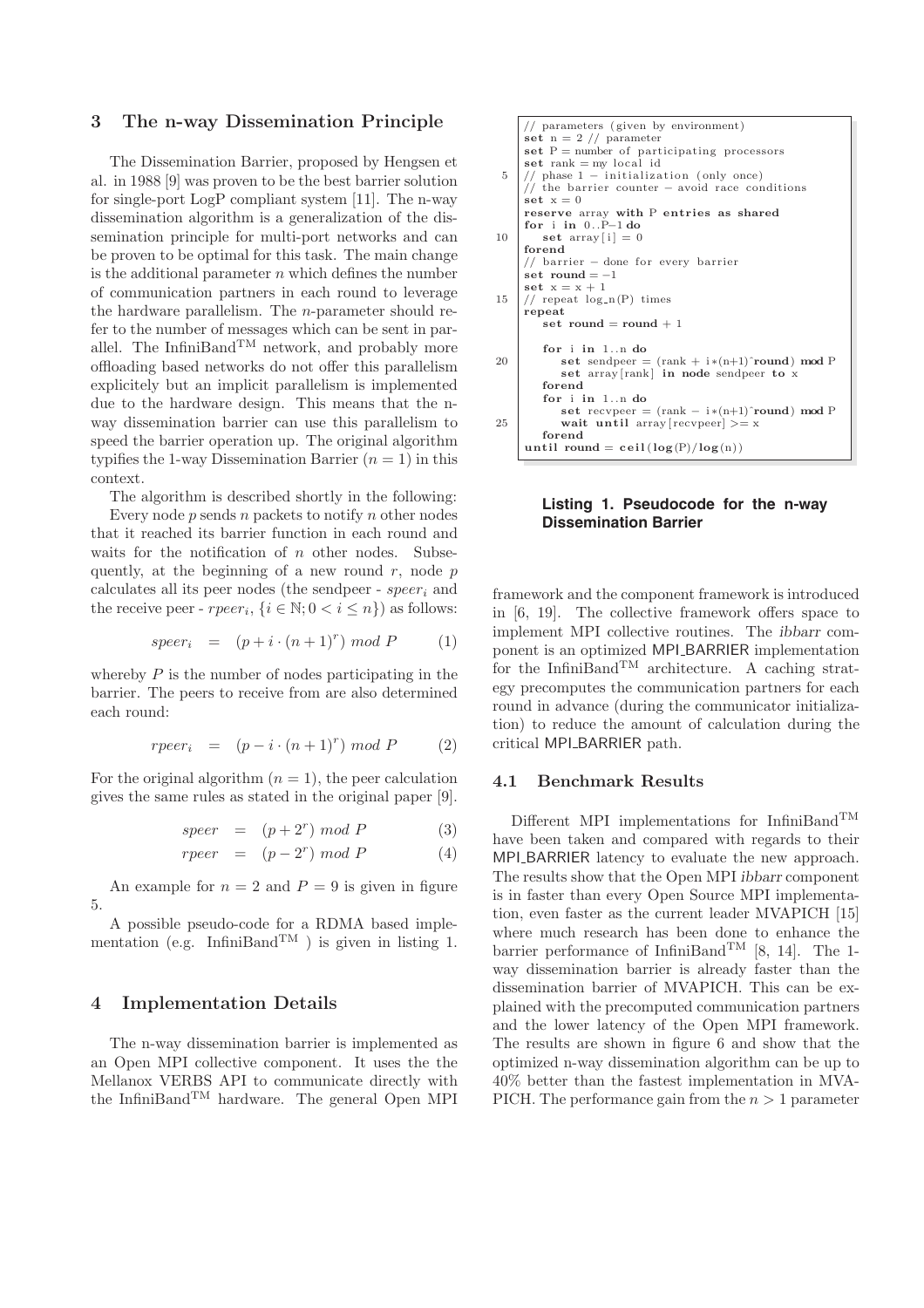

**Figure 5. Example of the 2-way Dissemination Barrier**

can be seen between the IBBARR-1 and the IBBARR $n > 1$  graphs. The gap increases with the node count, but if the *n* parameter is too big, the memory congestion effects on the receiver side increase the latency. Thus, the task to deduce the optimal *n*-parameter for InfiniBand $T^M$  is not easy and will be done in a selftuned fashion (cp.  $[21]$ ), where different *n* parameters are benchmarked during communicator initialization and the best one is chosen for the MPI BARRIER.

Figure 7 shows the relative speedup of the automated tuned implementation compared to the RDMAoptimized implementation in MVAPICH.

## **5 Conclusions**

It was shown that it is possible to leverage the inherent hardware parallelism inside the InfiniBand<sup>TM</sup> network to lower the latency of the MPI BARRIER operation with no additional costs. The principle of sending multiple messages in (pseudo-) parallel could be added to a well known algorithm to decrease the number of rounds and speed the overall operation up. The underlying principle is very simple, but it is extremely hard to model the architecture because indeterminate memory congestion delays the RDMA-Write operation and cannot be modeled precisely. Thus, we use automated tuning to choose the *n*-parameter. However, the barrier operation could be enhanced up to 40% on a 64 nodes cluster in comparison to the also well tuned implementation of MVAPICH, and the gap is expected to widen for larger node numbers. The precaching technique to calculate the communication partners in advance and the reduced latency of the Open MPI framework were



**Figure 6. Comparison of different MPI BARRIER Implementations**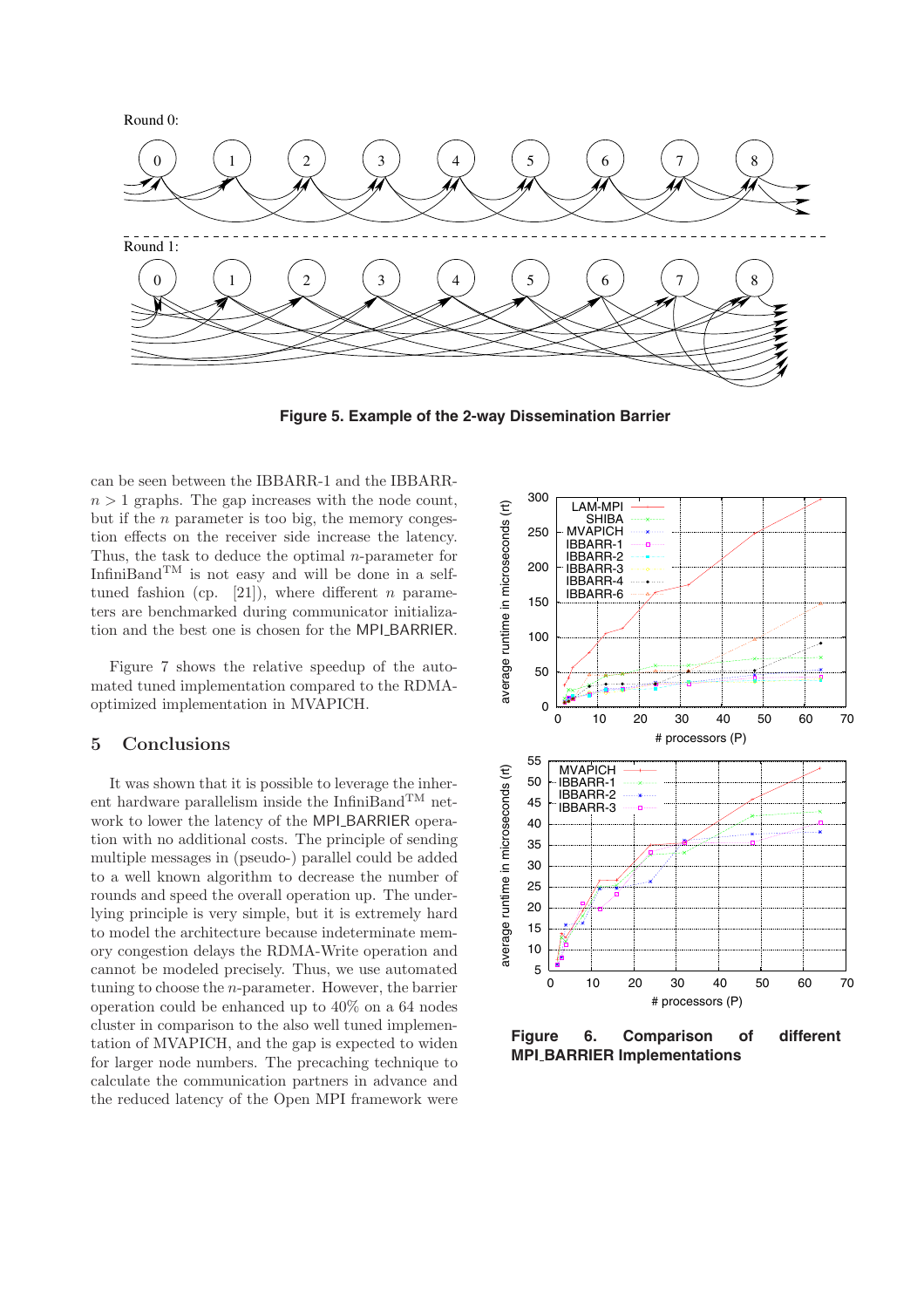

**Figure 7. Relative Speedup to MVAPICH**

also beneficial to reduce the latency of the standard (1-way) dissemination algorithm.

## **References**

- [1] *Infiniband Architecture Specification Volume 1, Release 1.2*.
- [2] A. Alexandrov, M. F. Ionescu, K. E. Schauser, and C. Scheiman. LogGP: Incorporating Long Messages into the LogP Model. *Journal of Parallel and Distributed Computing*, 44(1):71–79, 1995.
- [3] E. D. Brooks. The Butterfly Barrier. *International Journal of Parallel Programming*, 15(4):295– 307, 1986.
- [4] D. Culler, R. Karp, D. Patterson, A. Sahay, K. E. Schauser, E. Santos, R. Subramonian, and T. von Eicken. LogP: towards a realistic model of parallel computation. In *Principles Practice of Parallel Programming*, pages 1–12, 1993.
- [5] E. Freudenthal and A. Gottlieb. Process Coordination with Fetch-and-Increment. In *ASPLOS-IV: Proceedings of the fourth international conference on Architectural support for programming languages and operating systems*, pages 260–268. ACM Press, 1991.
- [6] E. Gabriel, G. E. Fagg, G. Bosilca, T. Angskun, J. J. Dongarra, J. M. Squyres, V. Sahay, P. Kambadur, B. Barrett, A. Lumsdaine, R. H. Castain, D. J. Daniel, R. L. Graham, and T. S. Woodall. Open MPI: Goals, Concept, and Design of a Next Generation MPI Implementation. In *Proceedings, 11th European PVM/MPI Users' Group Meeting*, Budapest, Hungary, September 2004.
- [7] J. R. Goodman, M. K. Vernon, and P. J. Woest. Efficient Synchronization Primitives for Large-Scale Cache-Coherent Multiprocessors. *SIGARCH Comput. Archit. News*, 17(2):64–75, 1989.
- [8] R. Gupta, V. Tipparaju, J. Nieplocha, and D. Panda. Efficient Barrier using Remote Memory Operations on VIA-Based Clusters. In *2002 IEEE International Conference on Cluster Computing (CLUSTER 2002)*, page 83. IEEE Computer Society, 2002.
- [9] D. Hengsen, R. Finkel, and U. Manber. Two Algorithms for Barrier Synchronization. *Int. J. Parallel Program.*, 17(1):1–17, 1988.
- [10] T. Hoefler. Evaluation of publicly available Barrier-Algorithms and Improvement of the Barrier-Operation for large-scale Cluster-Systems with special Attention on InfiniBand<sup>TM</sup>Networks. Master's thesis, TU-Chemnitz, 2004. url: http://archiv.tuchemnitz.de/pub/2005/0073/data/diploma.pdf.
- [11] T. Hoefler, L. Cerquetti, T. Mehlan, F. Mietke, and W. Rehm. A practical Approach to the Rating of Barrier Algorithms using the LogP Model and Open MPI. In *Proceedings of the 2005 International Conference on Parallel Processing Workshops*, pages 562–569, June 2005.
- [12] T. Hoefler, T. Mehlan, F. Mietke, and W. Rehm. A Survey of Barrier Algorithms for Coarse Grained Supercomputers. *Chemnitzer Informatik Berichte - CSR-04-03*, 2004. url: http://archiv.tuchemnitz.de/pub/2005/0074/data/CSR-04-03.pdf.
- [13] T. Hoefler, T. Mehlan, F. Mietke, and W. Rehm. A Communication Model for Small Messages with Infini-Band. *PARS Proceedings*, 2005.
- [14] S. P. Kini, J. Liu, J. Wu, P. Wyckoff, and D. K. Panda. Fast and scalable barrier using rdma and multicast mechanisms for infiniband-based clusters. In *Recent Advances in Parallel Virtual Machine and Message Passing Interface,10th European PVM/MPI Users' Group Meeting, Venice, Italy, September 29 - October 2, 2003, Proceedings*, pages 369–378, 2003.
- [15] J. Liu, W. Jiang, P. Wyckoff, D. K. Panda, D. Ashton, D. Buntinas, W. Gropp, and B. Toonen. Design and Implementation of MPICH2 over InfiniBand with RDMA Support. In *Int'l Parallel and Distributed Processing Symposium, Proceedings*, 2004.
- [16] C. A. Moritz and M. I. Frank. LoGPC: Modelling Network Contention in Message-Passing Programs. *IEEE Transactions on Parallel and Distributed Systems*, 12(4):404, 2001.
- [17] M. L. Scott and J. M. Mellor-Crummey. Fast, contention-free combining tree barriers for sharedmemory multiprocessors. *Int. J. Parallel Program.*, 22(4):449–481, 1994.
- [18] R. Sivaram, C. B. Stunkel, and D. K. Panda. A reliable hardware barrier synchronization scheme. In *11th International Parallel Processing Symposium (IPPS '97), 1-5 April 1997, Geneva, Switzerland, Proceedings*, pages 274–280. IEEE Computer Society, 1997.
- [19] J. M. Squyres and A. Lumsdaine. The Component Architecture of Open MPI: Enabling Third-Party Collective Algorithms. In *Proceedings, 18th ACM International Conference on Supercomputing, Workshop on Component Models and Systems for Grid Applications*, St. Malo, France, July 2004.